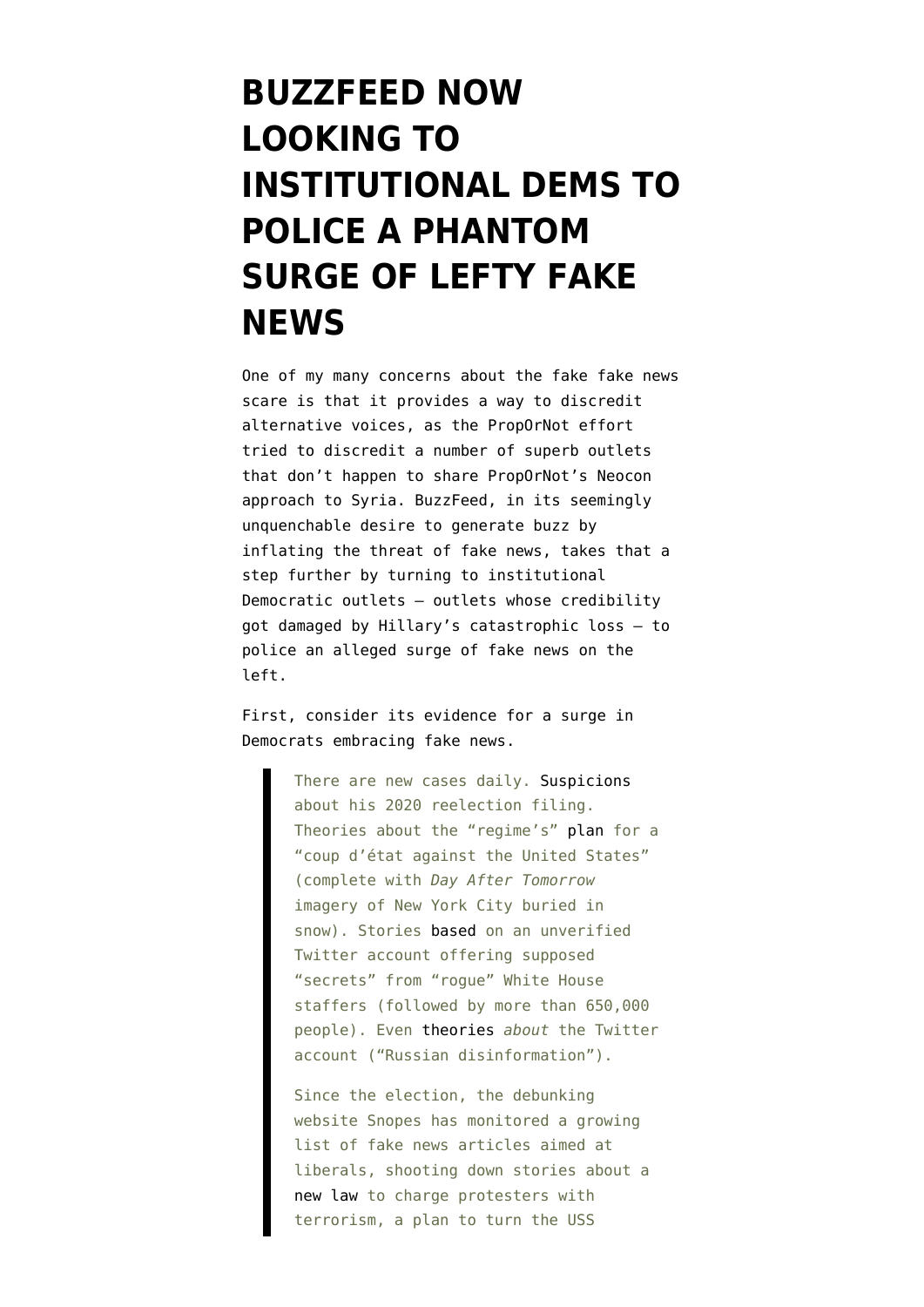Enterprise into a [floating casino](http://www.snopes.com/trump-to-repurpose-uss-enterprise-into-floating-hotel-and-casino/), and a claim that Vice President Mike Pence [put](http://www.snopes.com/mike-pence-conversion-therapy/) [himself](http://www.snopes.com/mike-pence-conversion-therapy/) through gay conversion therapy.

[snip]

Panicky liberal memes have cascaded across the internet in recent weeks, like an Instagram post regarding Steve Bannon's powers on the National Security Council shared by a [celebrity stylist](https://www.instagram.com/p/BP9OjLwjoox/?taken-by=karlawelchstylist) and [actress](https://www.instagram.com/p/BP9rUxOBfXN/). Some trolls have even found success [making fake news specifically](https://www.buzzfeed.com/craigsilverman/a-hoax-about-trump-removing-islamic-symbols-from-the-white-h?utm_term=.kjzKW6XdE#.yqne6KrzO) [aimed at tricking conservatives.](https://www.buzzfeed.com/craigsilverman/a-hoax-about-trump-removing-islamic-symbols-from-the-white-h?utm_term=.kjzKW6XdE#.yqne6KrzO)

Let's take the purported "fake news" story BuzzFeed bases its argument on, one by one:

- A [debunking](https://twitter.com/matthewberg/status/825744158023352320) of a [Twitter](https://twitter.com/resisterhood/status/825435325535252480) [thread](https://twitter.com/resisterhood/status/825435325535252480) (not a finished news piece) of the *conclusions* about a discovery that Trump, very unusually for a President, filed for reelection immediately after inauguration. There's no debunking *that* Trump filed his candidacy, nor that it is unusual, nor, even, that Trump is fundraising off it. That's not fake news. It's an attempt to figure out why Trump is doing something unusual, with a factchecking process happening in the Twitter discussion.
- An admittedly [overblown](https://medium.com/@yonatanzunger/trial-balloon-for-a-coup-e024990891d5#) [Medium post](https://medium.com/@yonatanzunger/trial-balloon-for-a-coup-e024990891d5#) about some of the shady things Trump has done, as well as the much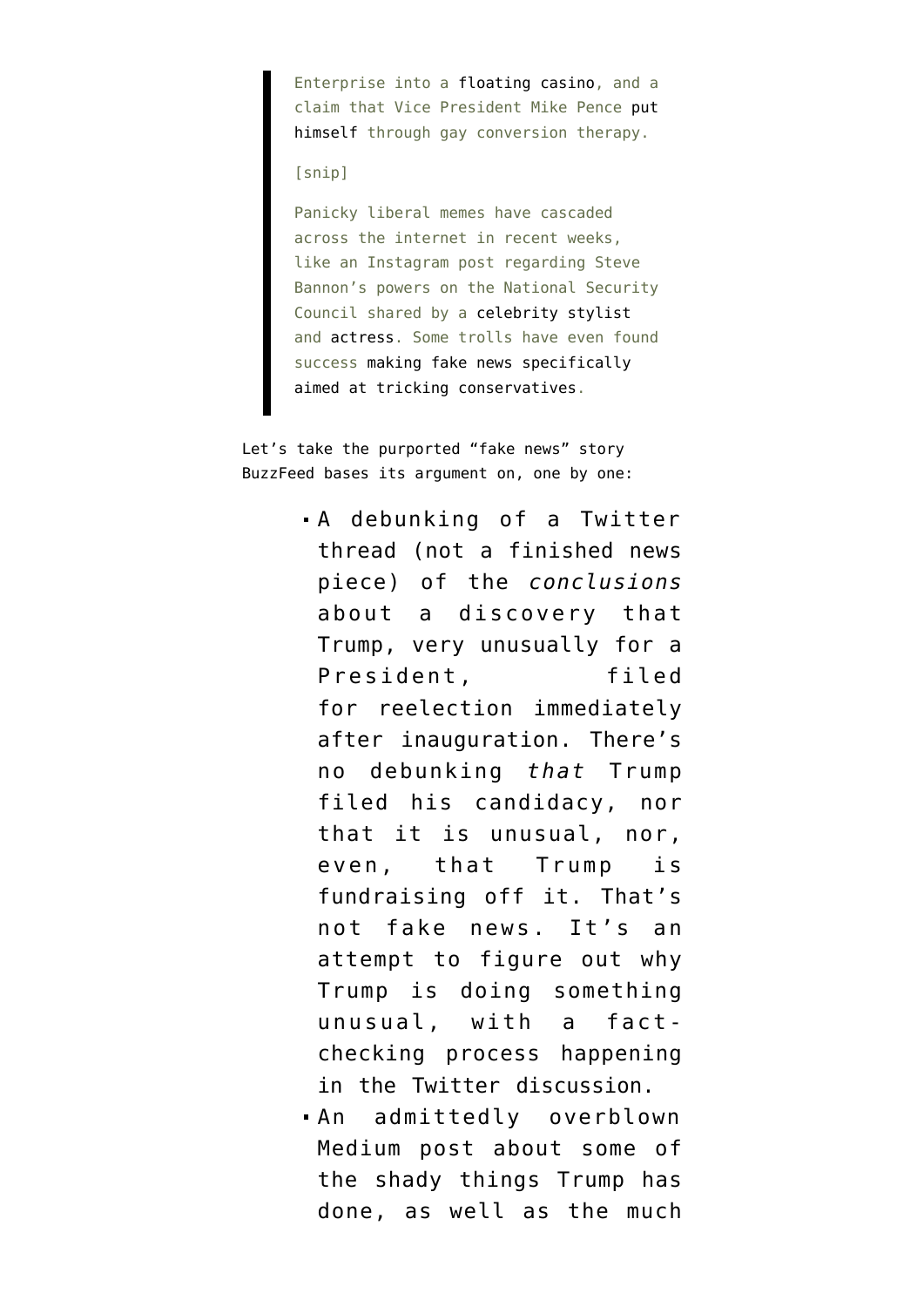rumored claim that the reported sale of 19% of Rosneft confirms the [Trump](https://www.documentcloud.org/documents/3259984-Trump-Intelligence-Allegations.html) [dossier](https://www.documentcloud.org/documents/3259984-Trump-Intelligence-Allegations.html) claim that Carter Page would get part of Rosneft if he could arrange the lifting of US sanctions on Russia. The story's treatment — and especially it's use of the word "coup" is silly, but the underlying question of whether Trump will instruct agencies to ignore the law, as already happened in limited form at Dulles over the first weekend of the Muslim ban, as well as the question of how Trump intends to target people of color, is a real one.

- A [story](https://bgr.com/2017/01/30/donald-trump-vs-white-house-rogues/) basically talking about the formation of the RoguePotusStaff Twitter account that notes prominently that "there's no way to verify the authenticity of the newly minted Twitter channel." BuzzFeed provided no evidence this was being preferentially shared by people on the left.
- A Twitter [thread](https://twitter.com/max_read/status/826202627511824384) speculating, based off linguistic analysis, that the RoguePotusStaff account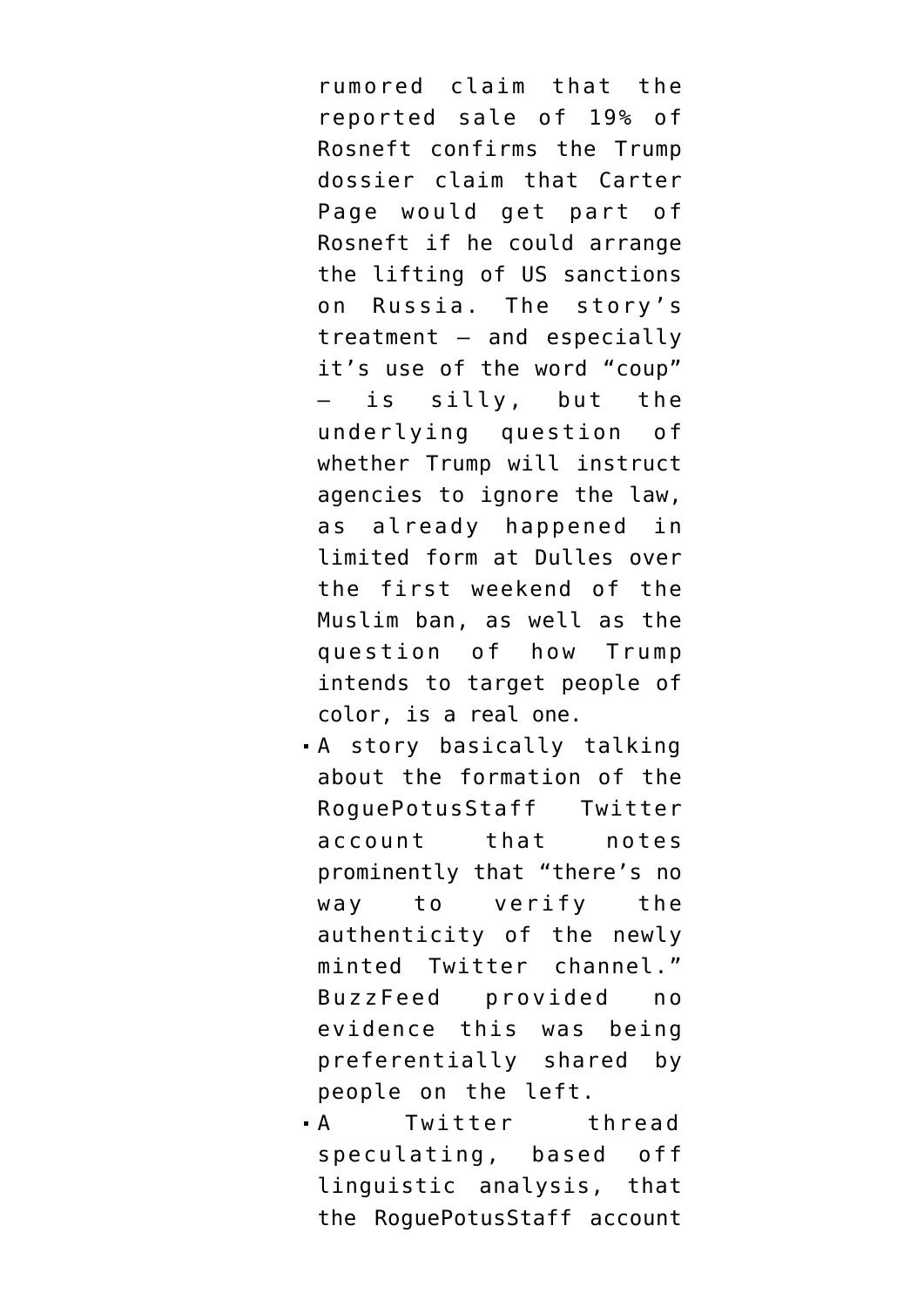might be Russian disinformation. Again, BuzzFeed made no claims about who was responding to this thread.

- A [debunking](http://www.snopes.com/law-charges-protesters-with-terrorism/) of a claim posted in November on a conservative fake news site claiming that protestors would get charged with terrorism.
- A "[debunking"](http://www.snopes.com/trump-to-repurpose-uss-enterprise-into-floating-hotel-and-casino/) of a satirical story from November posted in the Duffel Blog claiming Trump was going to repurpose an aircraft carrier.
- A [debunking](http://www.snopes.com/mike-pence-conversion-therapy/) of a fake news story from November claim that Mike Pence had put himself through gay conversion therapy that notes Pence did, indeed, push gay conversation therapy.
- A liberal trolling effort *aimed at conservatives*, which started in December, [claimed](https://www.buzzfeed.com/craigsilverman/a-hoax-about-trump-removing-islamic-symbols-from-the-white-h?) that Trump had removed symbols of Islam from the White House.
- An [instagram post](https://www.instagram.com/p/BP9rUxOBfXN/) that (BuzzFeed snottily notes) got shared by an actress and a stylist reporting the true fact that Bannon had been added to the National Security Council and noting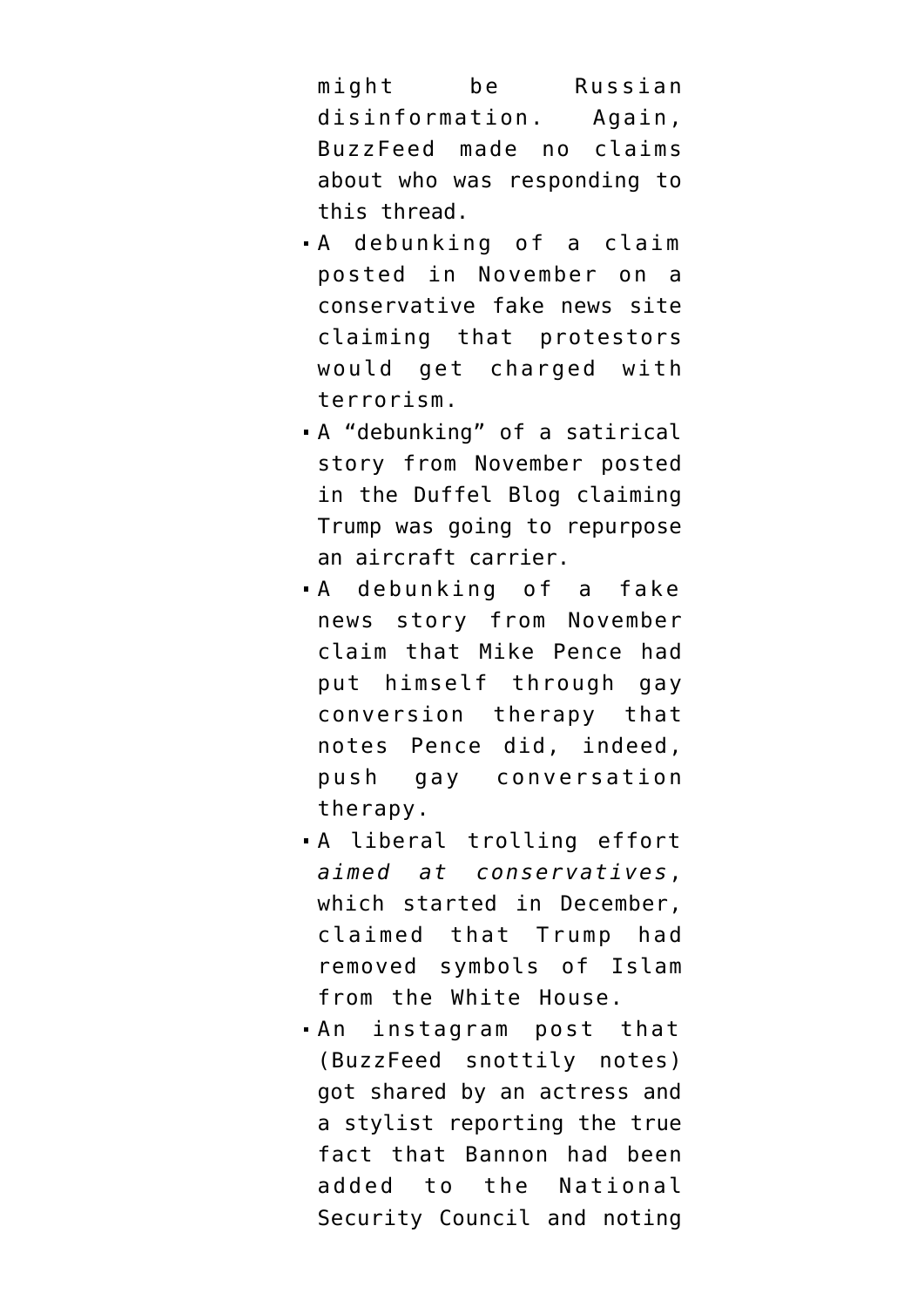the arguably true fact that the NSC reviews the kill list including the possibility of targeting Americans (technically, the targeted killing review team installed by Obama is not coincident with the NSC, but it does overlap significantly, and Anwar al-Awlaki was targeted by that process).

Most of these things are not news! Most are not pretending to be news! The only single thing included among BuzzFeed's "proof" that lefties are resorting to fake news that would support that claim is the Mike Pence story. And to get there, BuzzFeed has to pretend that the Duffel Blog is not explicitly satire, that multiple cases of conservative fake news are lefty fake news, that well-considered discussions on Twitter are fake news, and that we all have to stop following [RoguePotusStaff](https://twitter.com/roguepotusstaff) because we don't know whether its writers are really Rogue POTUS staffers or not.

It's a shoddy series of claims that BuzzFeed should be embarrassed about making. Effectively, it is calling discussion and satire — including correction — fake news.

To BuzzFeed's credit, after months of misstating what a poll it did revealed — BuzzFeed had been [claiming](https://www.emptywheel.net/2016/12/07/bible-still-outperforms-facebook-delivering-fake-news/) that 75% of people believe fake news, but in reality the poll showed that  $75\%$  of those who recall fake news believe it  $-$ BuzzFeed finally got that, at least, correct. Bravo BuzzFeed!

But other than that, they've got almost nothing here.

Believe it or not, that's not the most offensive part of this story. Having invented a lefty fake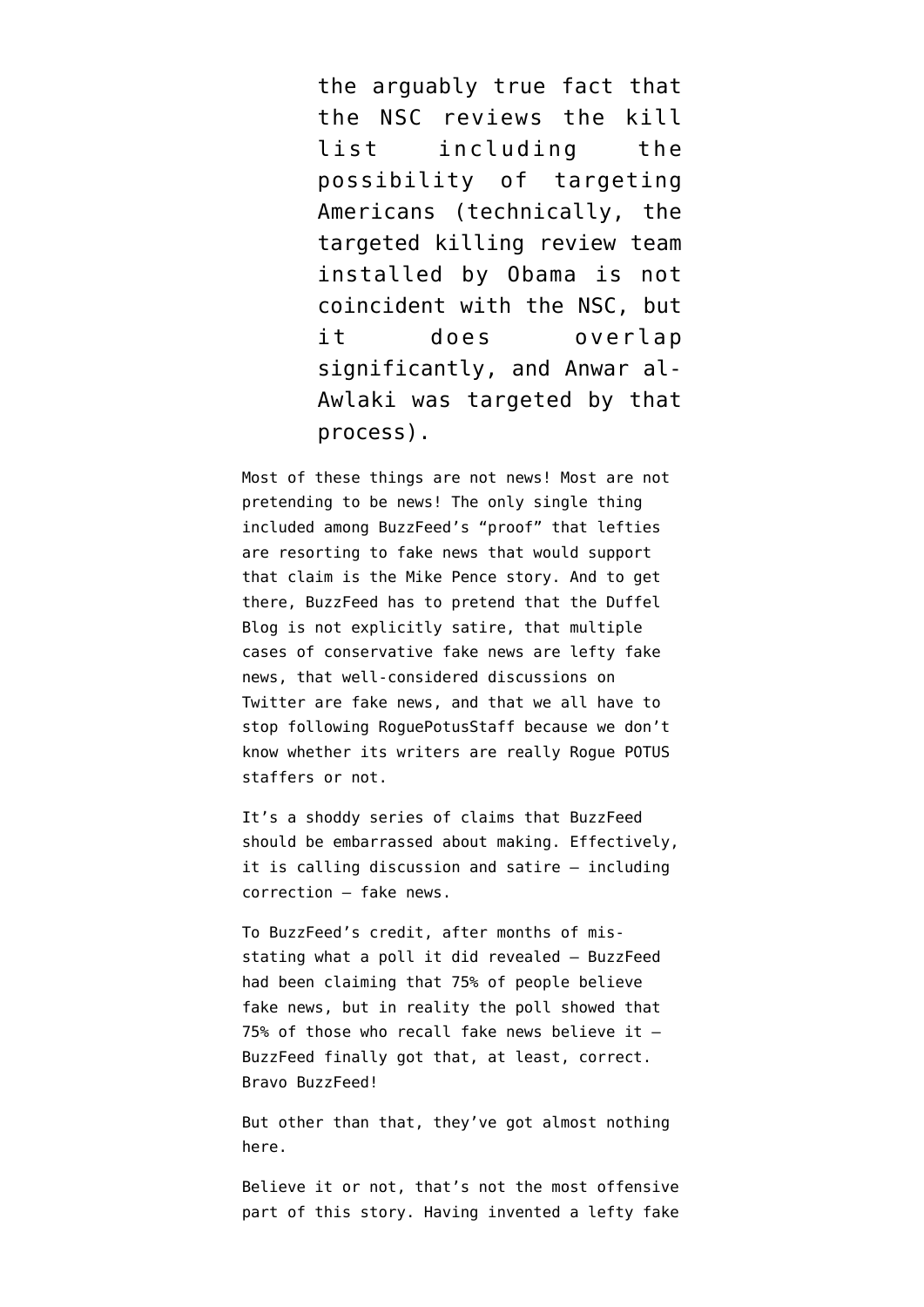news problem out of satire and Twitter discussions, BuzzFeed then decided it's important what official Democratic sources thing about it. While one Bernie source said it was best to ignore these things (another said it was a real problem), BuzzFeed framed other responses in terms of left protests of elected officials.

> Democratic operatives and staffers at left-leaning media outlets predict that viral anti-Trump conspiracy theories will ultimately distract from real reporting about the administration, undermining legitimate causes for outrage on the left over what the administration is actually doing.

Still, for now, it's a conversation that exists almost entirely outside the political class itself. Elected officials are not hawking phony stories as true, like Trump's calls to investigate widespread voter fraud during the election. But that remove poses its own problems for leaders with no obvious way to dismantle widely shared false stories.

"It exists on the left and that's a problem because it misinforms people," said Judd Legum, editor in chief of progressive news site ThinkProgress. "That's harmful in other ways because the time you're spending talking about that, you could spend talking about other stuff."

"It contributes to a broader environment of distrust, and it sort of accelerates the post-factual nature of our times," said Teddy Goff, co-founder of Precision Strategies and a former senior aide to Barack Obama and Hillary Clinton. "Fake news is pretty damaging no matter who it benefits politically. No one on the left should think we ought to be replicating the fake news tactics on the right."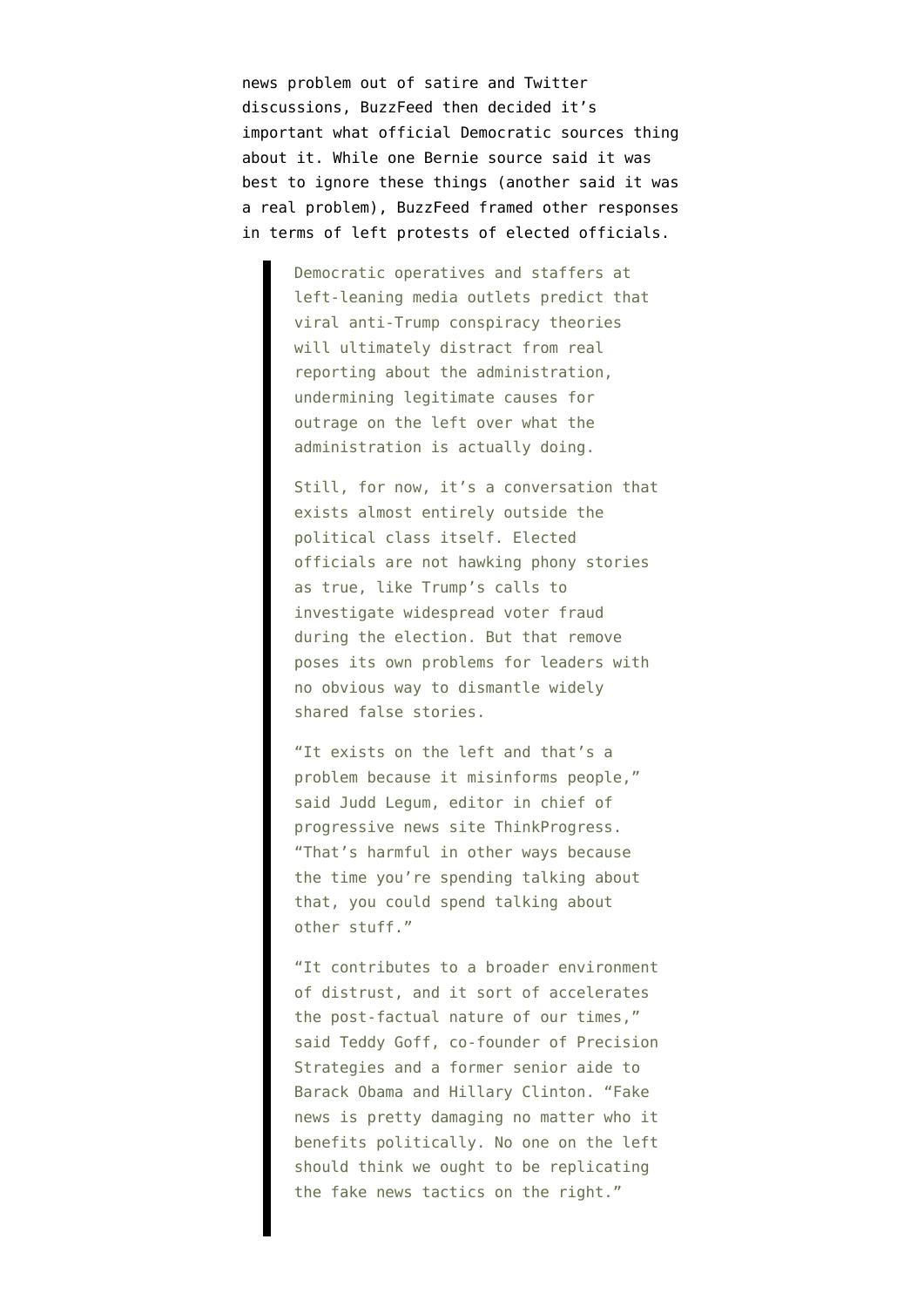## [snip]

The online energy also raises questions about the party's relationship with its base. In recent weeks, progressives have [pressured](https://www.buzzfeed.com/tariniparti/democrats-struggle-with-what-the-trump-resistance-should-loo) lawmakers to adopt a tougher stance toward Trump and join ranks with the millions of protesters who marched over inauguration weekend.

The two top-ranking Democrats in Washington, Chuck Schumer in the Senate and Nancy Pelosi in the House, have both signaled an openness to working on legislation with Trump. Last week, protests [formed](https://twitter.com/buzzfeednews/status/826573053475721217) outside Schumer's home in Brooklyn. And among progressive activists online, Pelosi was met with vehement push-back after [saying](https://www.buzzfeed.com/rubycramer/nancy-pelosi-says-democrats-have-a-responsibility-to-find-co?utm_term=.qyd3Q6MY3z#.nb0XrbM9Xx) the party has a "responsibility to the American people to find our common ground."

"Elected Democrats are stuck struggling to keep ahead of the anger that the base is feeling right now," said [Jim] Manley, the former Reid adviser. "It's very palpable."

First, BuzzFeed is wrong in saying elected officials are not hawking phony stories as true. One reason the [claim](https://www.emptywheel.net/2017/02/03/the-most-believed-fake-news-stories-of-the-election-tested-by-stanford-favored-hillary/) that Wikileaks doctored Democratic emails got so much traction is because Dems repeatedly made that claim (and as I've noted, Hillary quickly [escalated](https://www.emptywheel.net/2016/11/01/boob-clinic-part-international-spying-plot-hillarys/) the Alfa News story that most media outlets rejected as problematic).

Worse, BuzzFeed deems Democratic operatives and staffers as somehow chosen to decide what are "legitimate causes for outrage on the left over what the administration is actually doing." It further suggests there's a connection between people protesting elected leaders and fake news.

Finally, BuzzFeed shows absolutely no selfawareness about the people it seeks about and the stories they've pitched. Consider: Manley is